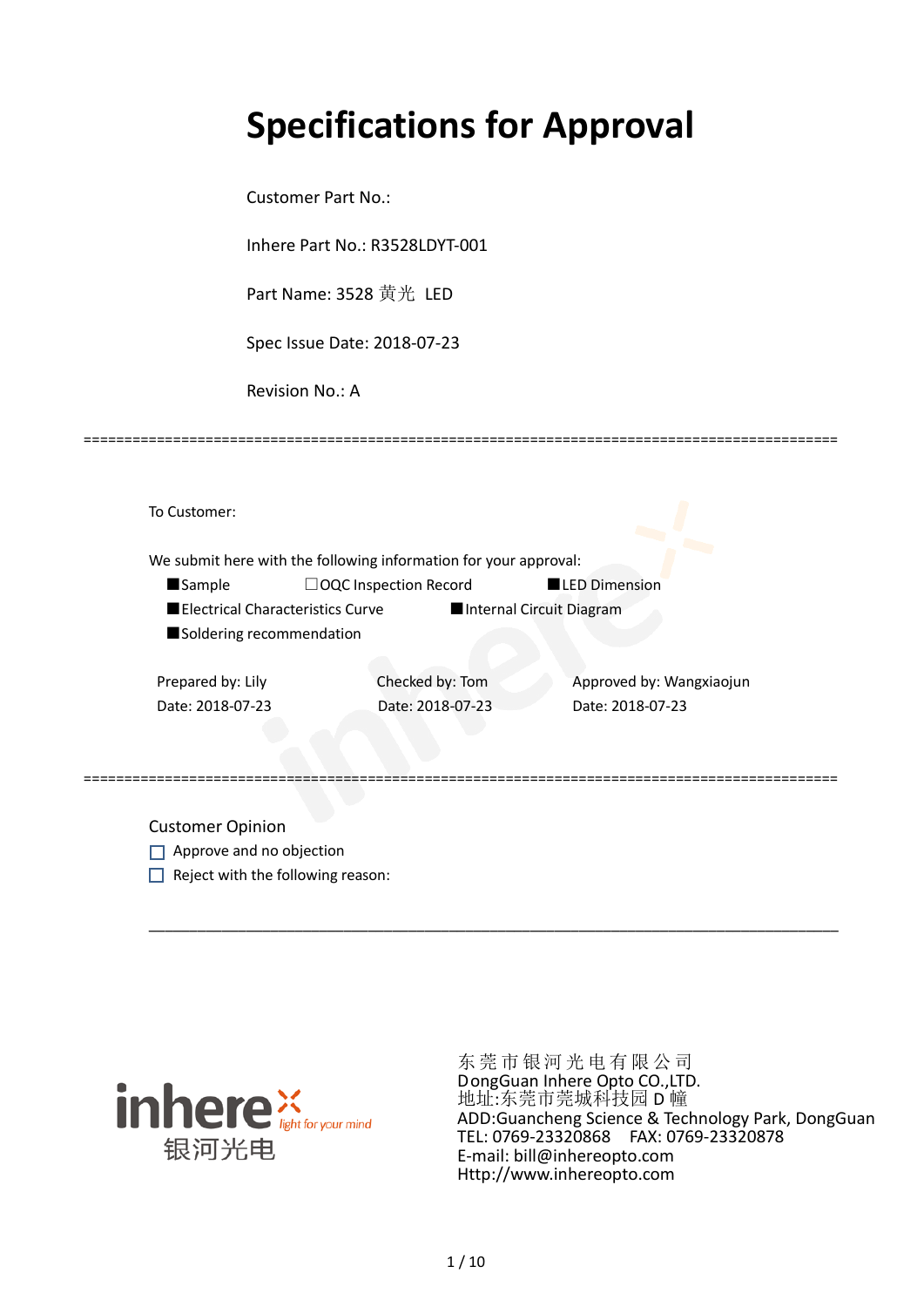#### **Features**

3.5mm×2.8mm SMD LED, 3.55mm thickness

Low power consumption

Wide view angle

Package: 2000pcs/reel

RoHS Compliant

# **Applications**

Ideal for back light and indicator

Various colors and lens types available

# **Package outlines Recommend Pad Layout Recommend Pad Layout**



| Part No.      | Emitted color | <b>Dice</b> | Resin | Lens color        |
|---------------|---------------|-------------|-------|-------------------|
| R3528LDYT-001 | Yellow        | AlGaInP     | Epoxy | Water transparent |

Notes:

- 1. All dimensions are in millimeters (inches);
- 2. Tolerances are ±0.2mm (0.008inch) unless otherwise noted.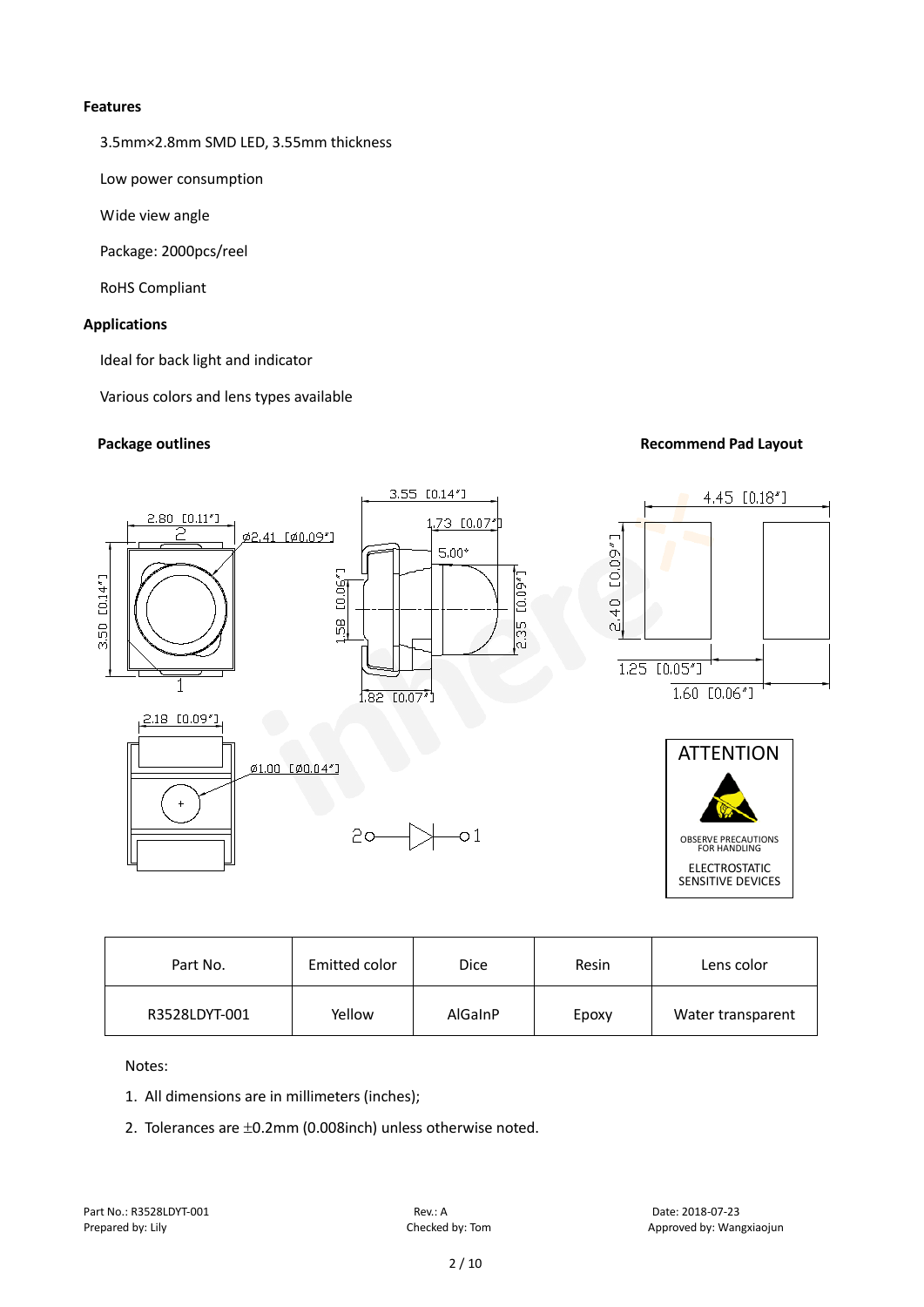# **Absolute Maximum Ratings (TA=25**℃**)**

| mA           |
|--------------|
| $\sf V$      |
| mW           |
| $^{\circ}$ C |
| $^{\circ}$ C |
| mA           |
|              |

# **Electro-Optical Characteristics (TA=25**℃)

|                             | <b>Test</b><br>Condition | Symbol                  | Value                    |                          |            |             |
|-----------------------------|--------------------------|-------------------------|--------------------------|--------------------------|------------|-------------|
| <b>Parameter</b>            |                          |                         | Min                      | <b>Typ</b>               | <b>Max</b> | <b>Unit</b> |
| Wavelength at peak emission | $If=20mA$                | $\lambda$ p             | $\overline{\phantom{m}}$ | 593                      | --         | nm          |
| Spectral half bandwidth     | $If=20mA$                | $\triangle \lambda$     | --                       | 18                       | $- -$      | nm          |
| Dominant wavelength         | $If=20mA$                | $\lambda$ d             | 584                      | --                       | 594        | nm          |
| Forward voltage             | $If=20mA$                | Vf                      | 1.8                      | --                       | 2.4        | V           |
| Luminous intensity          | $If=20mA$                | l٧                      | 800                      | 1300                     | $- -$      | mcd         |
| Viewing angle at 50% lv     | $If=10mA$                | $2\theta^{1/2}$         | --                       | 25                       | --         | Deg         |
| Reverse current             | $Vr = 5V$                | $\mathsf{I} \mathsf{r}$ | $-\,-$                   | $\overline{\phantom{m}}$ | 10         | μA          |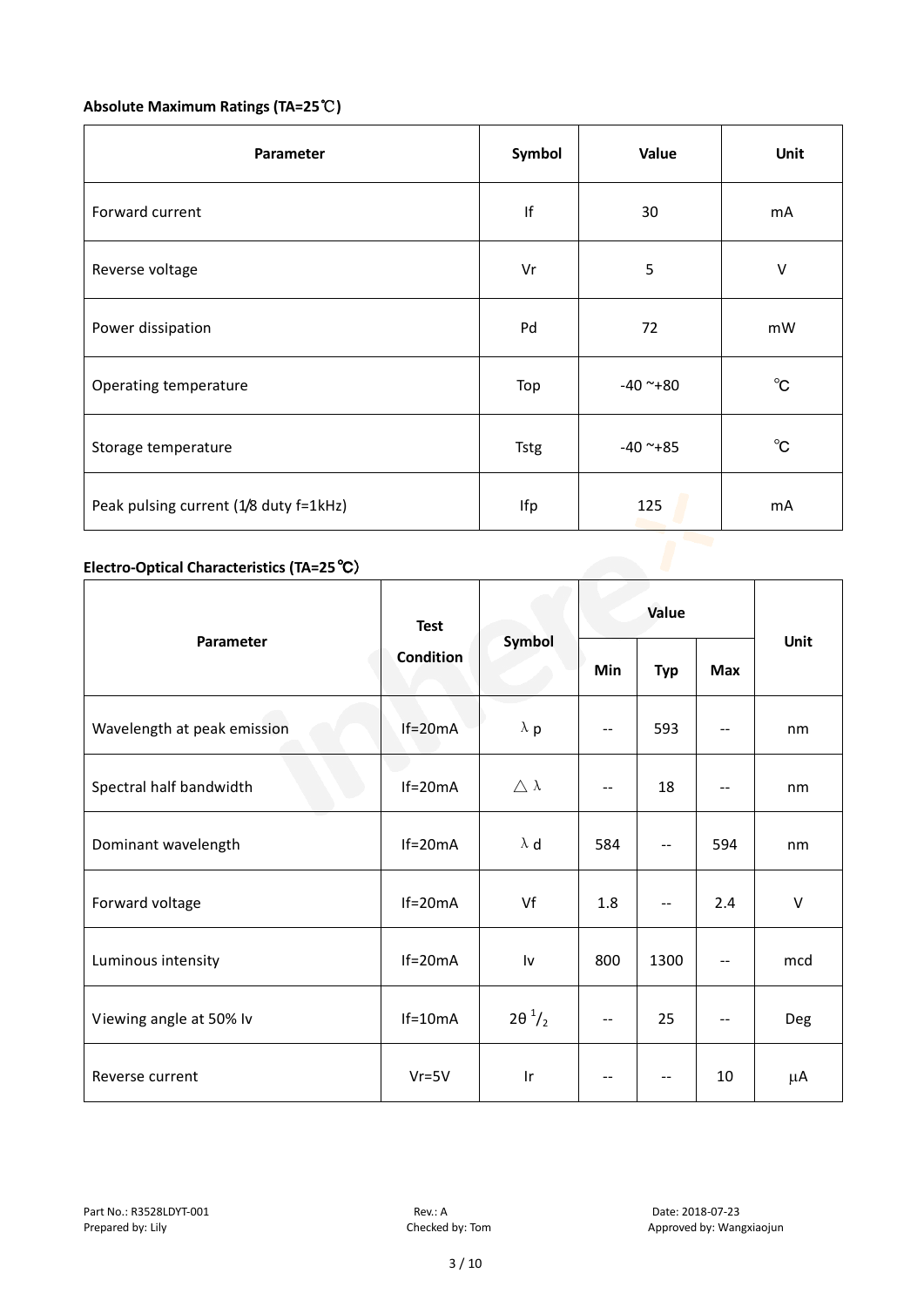#### **Optical characteristic curves**

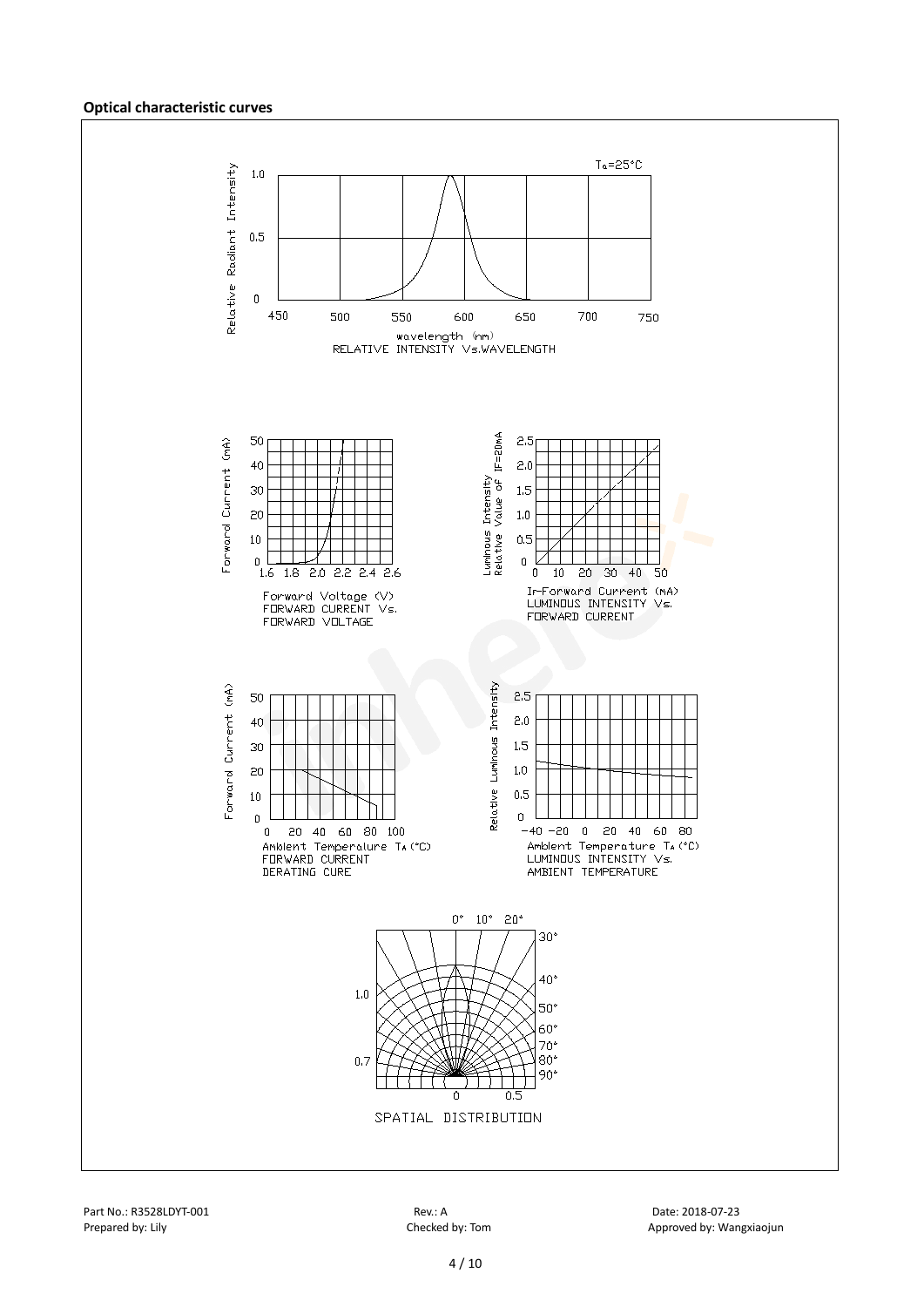## **Reflow Profile**

Reflow Temp/Time



#### Notes:

- 1. We recommend the reflow temperature 240(±5℃). The maximum soldering temperature should be limited to 260℃.
- 2. Don't cause stress to the epoxy resin while it is exposed to high temperature.
- 3. Number of reflow process shall be 2 times or less.

### ■Soldering iron

Basic spec is  $\leq$  5sec when 320°C (±20°C). If temperature is higher, time should be shorter (+10°C $\rightarrow$ -1sec). Power dissipation of iron should be smaller than 20W, and temperatures should be controllable .Surface temperature of the device should be under 350℃.

### **Rework**

- 1. Customer must finish rework within 5 sec under 340℃.
- 2. The head of iron cannot touch copper foil
- 3. Twin-head type is preferred.



■ Avoid rubbing or scraping the resin by any object, during high temperature, for example reflow solder etc.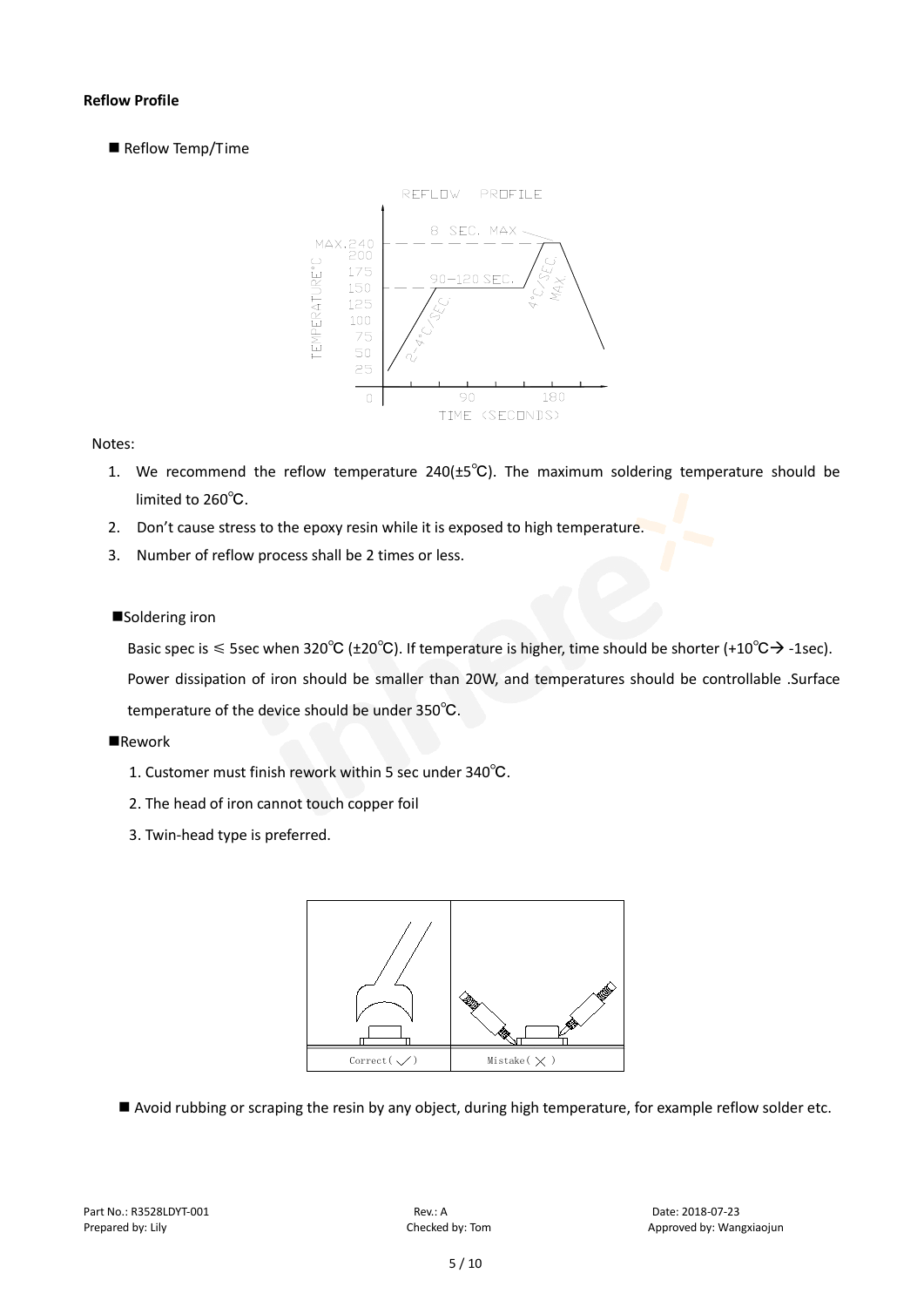#### **Test circuit and handling precautions**

 $\blacksquare$  Test circuit



- Handling precautions
- 1. Over-current-proof

Customer must apply resistors for protection; otherwise slight voltage shift will cause big current change

(Burn out will happen).

- 2. Shelf life in sealed bag: 12 month at  $5^{\circ}$ C $^{\sim}$ 30 $^{\circ}$ C and  $\leq$  60% R.H;
- 3. After the package is opened:
- 3.1. It is recommended to baking before the first use:

Baking condition:

- a.  $60±3^{\circ}C$  x (36~48hrs) and  $\leq$  5%RH, taped reel type;
- b. 110±3℃ x (8~16hr), bulk type;
- 3.2 The products should be used within a week:
	- a. It is recommended to baking before soldering when the pack is unsealed after 72hrs;
	- b. Baking condition as 3.1 baking condition.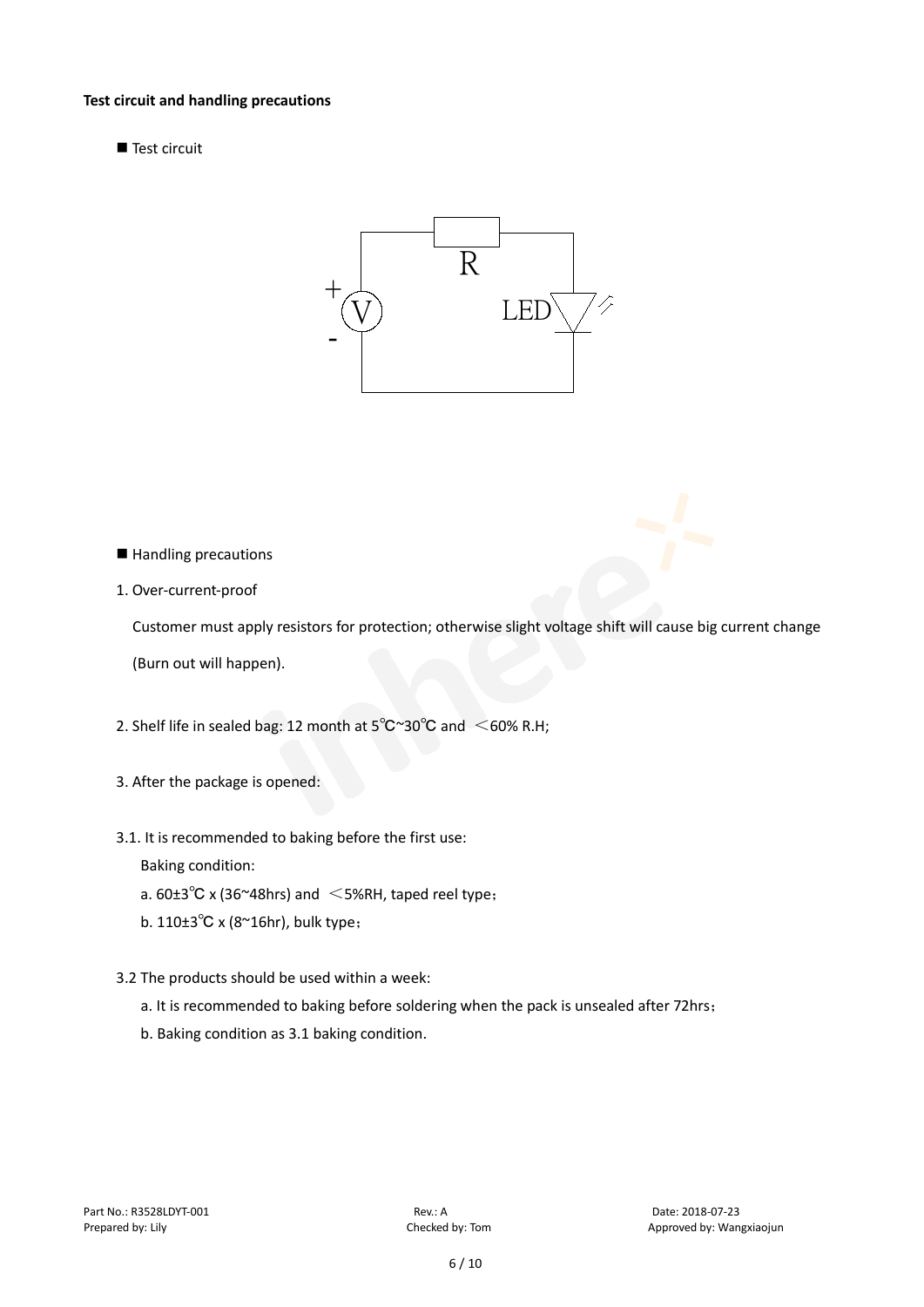# **Test Items and Results of Reliability**

| <b>Test Item</b>                                  | <b>Standard</b><br><b>Test Conditions</b><br><b>Test Method</b>                |                   | <b>Note</b> | <b>Number of</b><br><b>Test</b> |
|---------------------------------------------------|--------------------------------------------------------------------------------|-------------------|-------------|---------------------------------|
| <b>Reflow Soldering</b>                           | Ta=260±5 °C, Time=10±2S                                                        | JB/T 10845-2008   | 3times      | 0/22                            |
| Salt Atmosphere                                   | Ta=35±3°C, PH=6.5 $\sim$ 7.2<br>GB/T 2423.17-2008                              |                   | 24hrs       | 0/22                            |
| Temperature Cycling                               | -40 $±5^{\circ}$ C<br>$30±1$ min<br>个→(25℃/5±1min) ↓<br>100±5°C<br>$30±1$ min  | GB/T 2423.22-2012 | 100cycles   | 0/22                            |
| <b>Thermal Shock</b>                              | Ta=-40±5 $\degree \text{C}$ $\sim$ 100±5 $\degree \text{C}$ ,<br>15±1min dwell | GB/T 2423.22-2012 |             | 0/22                            |
| High Humidity High Temp.<br>Cycling               | Ta=30±5 °C $\sim$ 65±5 °C,<br>90±5%RH,24hrs/1cycle                             | GB/T 2423.4-2008  | 10cycles    | 0/22                            |
| High Humidity High Temp.<br>Storage Life          | Ta=85±5 °C, $\psi$ (%)=85±5%RH                                                 | GB/T 2423.3-2006  | 1000hrs     | 0/22                            |
| High Temperature<br><b>Storage Life</b>           | Ta=100±5°C, non-operating                                                      | GB/T 2423.2-2008  | 1000hrs     | 0/22                            |
| Low Temperature<br>Storage Life                   | Ta=-40±5 $°C$ , non-operating                                                  | GB/T 2423.1-2008  | 1000hrs     | 0/22                            |
| Life Test                                         | Ta=26±5 °C,@20mA,<br>$\psi$ (%)=25%RH~55%RH                                    |                   | 1000hrs     | 0/22                            |
| High Humidity High Temp.<br><b>Operating Life</b> | Ta=85±5 $\degree$ C, @20mA,<br>$\psi$ (%)=85%RH                                | GB/T 2423.3-2006  | 500hrs      | 0/22                            |
| Low Temperature<br><b>Operating Life</b>          | Ta=-20±5 °C,@20mA                                                              | GB/T 2423.1-2008  | 1000hrs     | 0/22                            |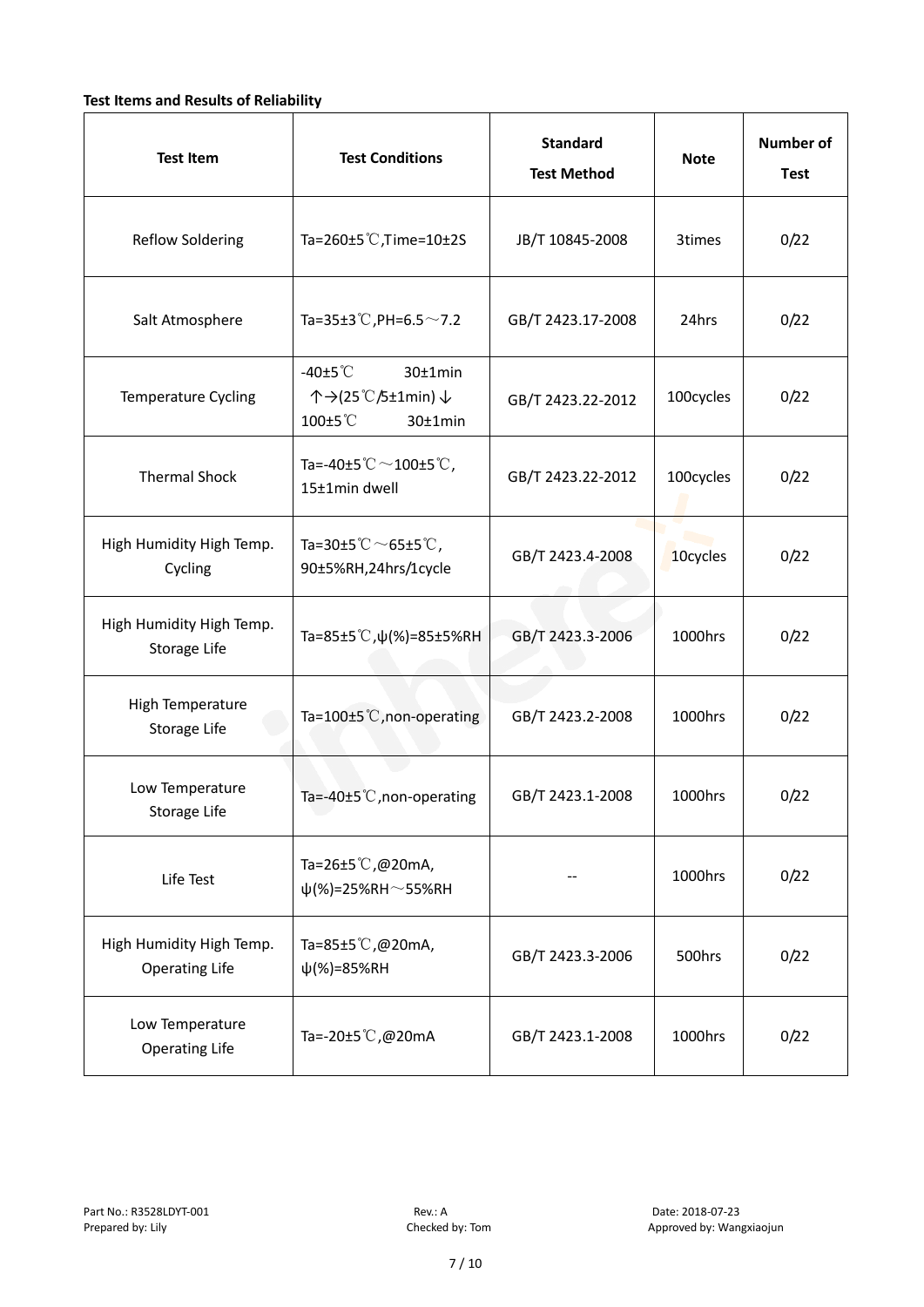## **Forward Voltage Rank Combination (IF=20mA)**

| Rank | Min.    | Max.  | Unit |
|------|---------|-------|------|
| ⇁    | $1.8\,$ | 1.9   |      |
| 8    | 1.9     | $2.0$ |      |
| 9    | 2.0     | 2.1   |      |
| A    | 2.1     | 2.2   | V    |
| B    | 2.2     | 2.3   |      |
| r    | 2.3     | 2.4   |      |

# **Luminous Intensity Rank Combination (IF=20mA)**

| Rank                                           | Min. | Max.  | Unit |  |
|------------------------------------------------|------|-------|------|--|
| S                                              | 800  | 1000  |      |  |
|                                                | 1000 | 1250  |      |  |
| U                                              | 1250 | 1600  | mcd  |  |
| v                                              | 1600 | 2000  |      |  |
| W                                              | 2000 | $- -$ |      |  |
| Dominant Wavelength Rank Combination (IF=20mA) |      |       |      |  |

# **Dominant Wavelength Rank Combination (IF=20mA)**

| Rank | Min. | Max. | Unit |
|------|------|------|------|
| Yc   | 584  | 586  |      |
| Yd   | 586  | 588  |      |
| Ye   | 588  | 590  | nm   |
| Yf   | 590  | 592  |      |
| Yg   | 592  | 594  |      |

# **Group Name on Label (Example DATA: 9 U Yf 20)**

| DATA: 9 U Yf 20 | Vf(V)            | Iv (mcd)  | λd (nm)          | <b>Test Condition</b> |
|-----------------|------------------|-----------|------------------|-----------------------|
| 9→U→Yf→20       | $2.0^{\circ}2.1$ | 1250~1600 | $590^{\circ}592$ | $IF = 20mA$           |

# Notes:

- 1. The tolerance of luminous intensity (Iv ) is  $\pm 15\%$ .
- 2. The tolerance of dominant wavelength is ±1nm.
- 3. This specification is preliminary.
- 4. This specification is a standard specification of our factory, can make in accordance with customer's special requirement.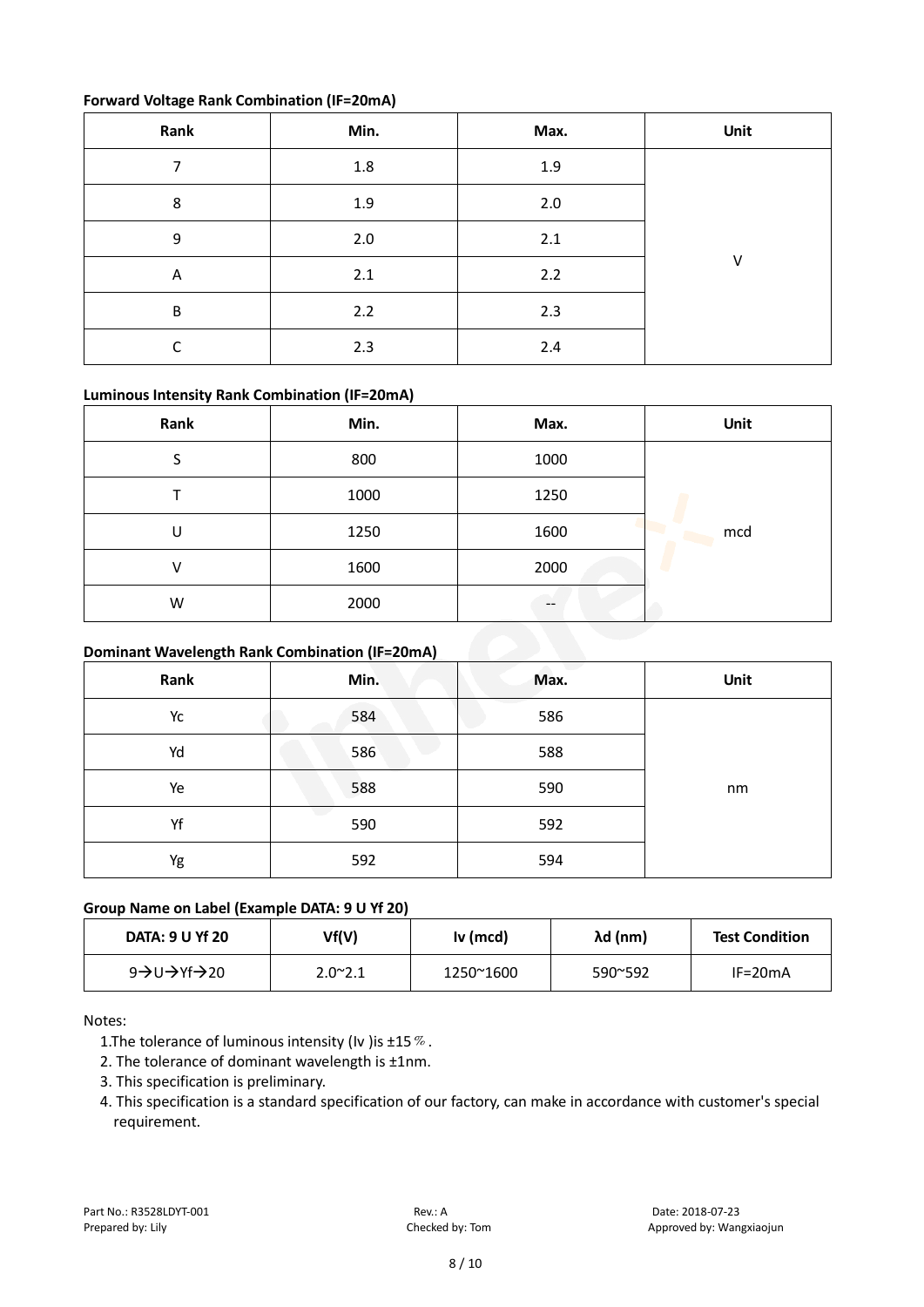#### **3528LD Series SMD Top LED Lamps Packaging Specifications**



Feeding Direction **Constanting Constanting Constanting Constanting Constanting Constanting Constanting Constanting Constanting Constanting Constanting Constanting Constanting Constanting Constanting Constanting Constanting** 



**Dimensions of Tape (Unit: mm)**



# **Arrangement of Tape**



Notes:

- 1. Empty component pockets are sealed with top cover tape;
- 2. The maximum number of missing lamps is two;
- 3. The cathode is oriented towards the tape sprocket hole;
- 4. 2,000pcs/Reel